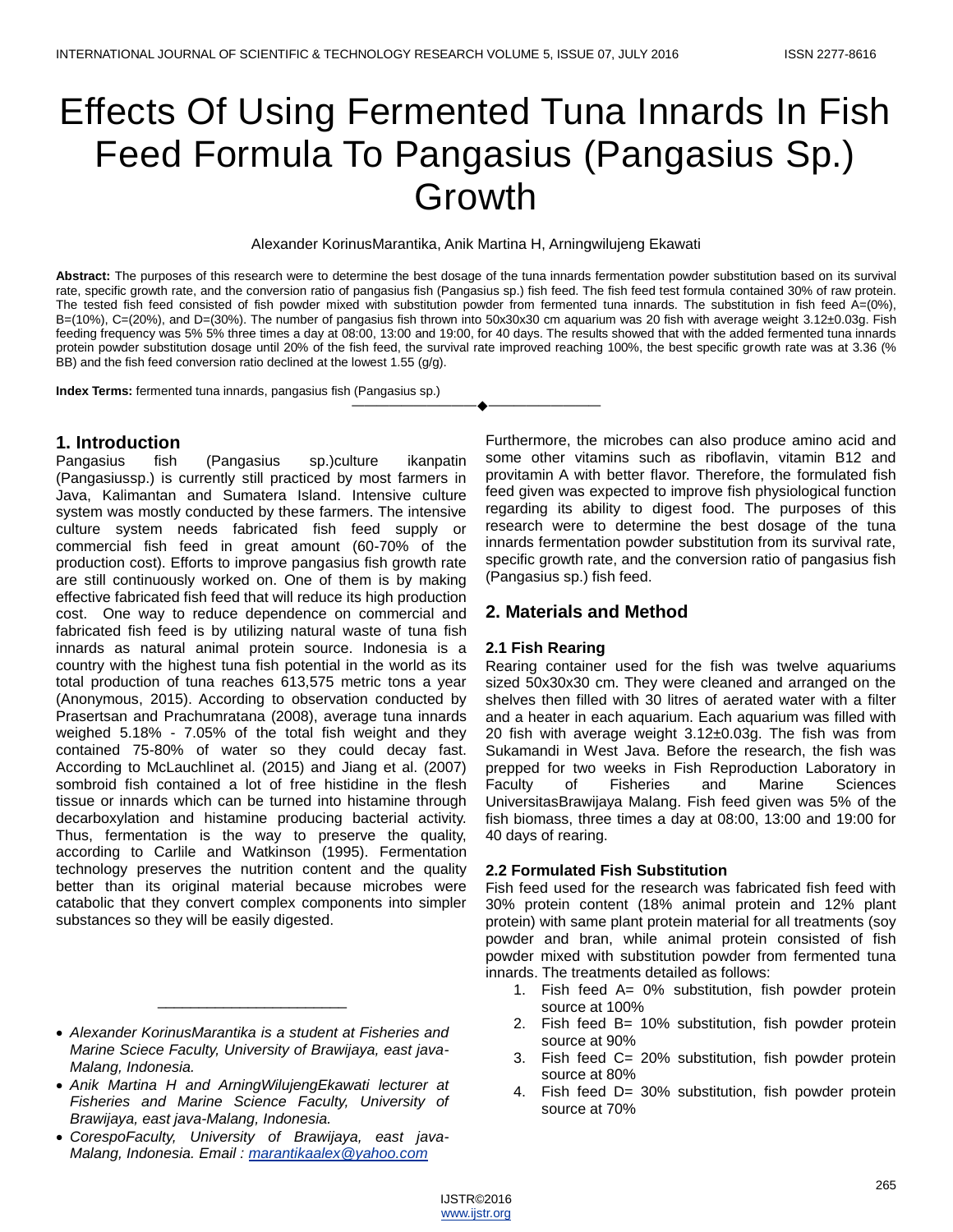### **2.3 Data Analysis**

The research used complete randomized design with four treatments and each with three replications. To measure the effects of the treatments to the variable observed, analysis of variance was used with 95% confidence level and then followed with the least significance different test and polynomial orthogonal test. Variable used to evaluate the difference among treatments included survival rate, specific growth rate, and fish feed conversion ratio.

# **3. Resultand Discussion**

## **3.1 Survival Rate**

After its rearing for 40 days, the pangasius fish with treatment A with substitution powder protein from fermented tuna innards at 0% could reach average 98.33% survival rate. Fish feed B with 10% substitution powder protein fermented from tuna innards resulted 98.33% survival rate, fish feed C with 20% substitution powder protein fermented from tuna innards resulted 100% survival rate, while fish feed D with 30% substitution powder protein fermented from tuna innards resulted 98.33% pangasius fish survival rate. Based on the analysis of variance, substitution of powder protein fermented from tuna innards on fish protein powder did not show real significance on the pangasius fish (Pangasius sp.) (P>0,05).



*Figure 1. Chart of pangasius fish survival rate (Pangasius sp.) for 40 days of observation*

According to Yulianto (2006), SR was affected by internal and external factors. Internal factors were from the fish body and external factors were from the fish feed quality and the water quality. Amanlia (2013) stated that the fish SR percentage was affected by some factors such as the ability of the fish to adapt in the environment, the fish handling during the spreading, the spreading density, and the appropriate water quality. The fish feed quality for the treatments, based on the specific growth rate and fish feed conversion ratio showed that powder protein substitution on fish feed C gave the best results so fish feed for treatment C has the best nutritive quality for pangasius fish growth.

## **3.2Specific Growth Rate (SGR)**

Specific growth rate from the treatments A, B, C and D on the pangisius fish can be seen on Table 1.

*Table 1. Average specific growth rate of pangisius fish*

| Treatment |      | Replication |      | Total | Average |
|-----------|------|-------------|------|-------|---------|
|           |      |             |      |       |         |
| A         | 2.90 | 2.99        | 2.98 | 8.87  | 2.96    |
| B         | 3.14 | 3.14        | 3.13 | 9.41  | 3.14    |
| C         | 3.42 | 3.45        | 3.46 | 10.33 | 3.44    |
| D         | 3.22 | 3.21        | 3.19 | 9.62  | 3.21    |







was determined by regression analysis. The regression analysis showed equation  $Y = -0.001x^2 + 0.041x + 2.293$  with determination  $R^2$ = 0.80. From the equation result, the best specific growth rate was achieved from the usage of powder protein from fermented tuna innards at 20.9% of the formulated fish feed. The specific growth rate of the fish (Pangasius sp.) was at 3.36 %/total weight/day. This SGR value (3.36 %/total weight/day) was better than some results from previous researches such as by Anandaet al. (2015), where they added papain enzyme in the fabricated fish feed. The highest result of SGR was at 2.37%/total weight/day. Sari (2013), used papain enzyme to improve the utilization of fish feed protein and the growth showed SGR result at 5.96%/ total weight/day, and Amalia's research (2013), was only at 2.89%/ total weight/day. So the specific growth rate of this research was still at good level. It is assumed that the fermented tuna innards have experienced catabolism where the complex protein was converted into simpler parts so when the fish feed was given, it could be easily digested by the fish.

## **3.3Feed Conversion Ratio (FCR)**

Data of average pangasius fish (Pangasius sp.) feed conversion ratio from the research can be seen from Table 2.

*Table 2. Data of average feed conversion ratio of pangasius fish (Pangasius sp.)*

| Treatment |      | Replication |      | Total | Average |  |
|-----------|------|-------------|------|-------|---------|--|
|           |      |             |      |       |         |  |
| A         | 1.78 | 1.86        | 1.82 | 5.46  | 1.82    |  |
| B         | 1.83 | 1.89        | 1.78 | 5.50  | 1.83    |  |
| C         | 1.53 | 1.55        | 1.54 | 4.62  | 1.54    |  |
|           | 171  | 1.73        | 1 74 | 5.18  | 1.73    |  |